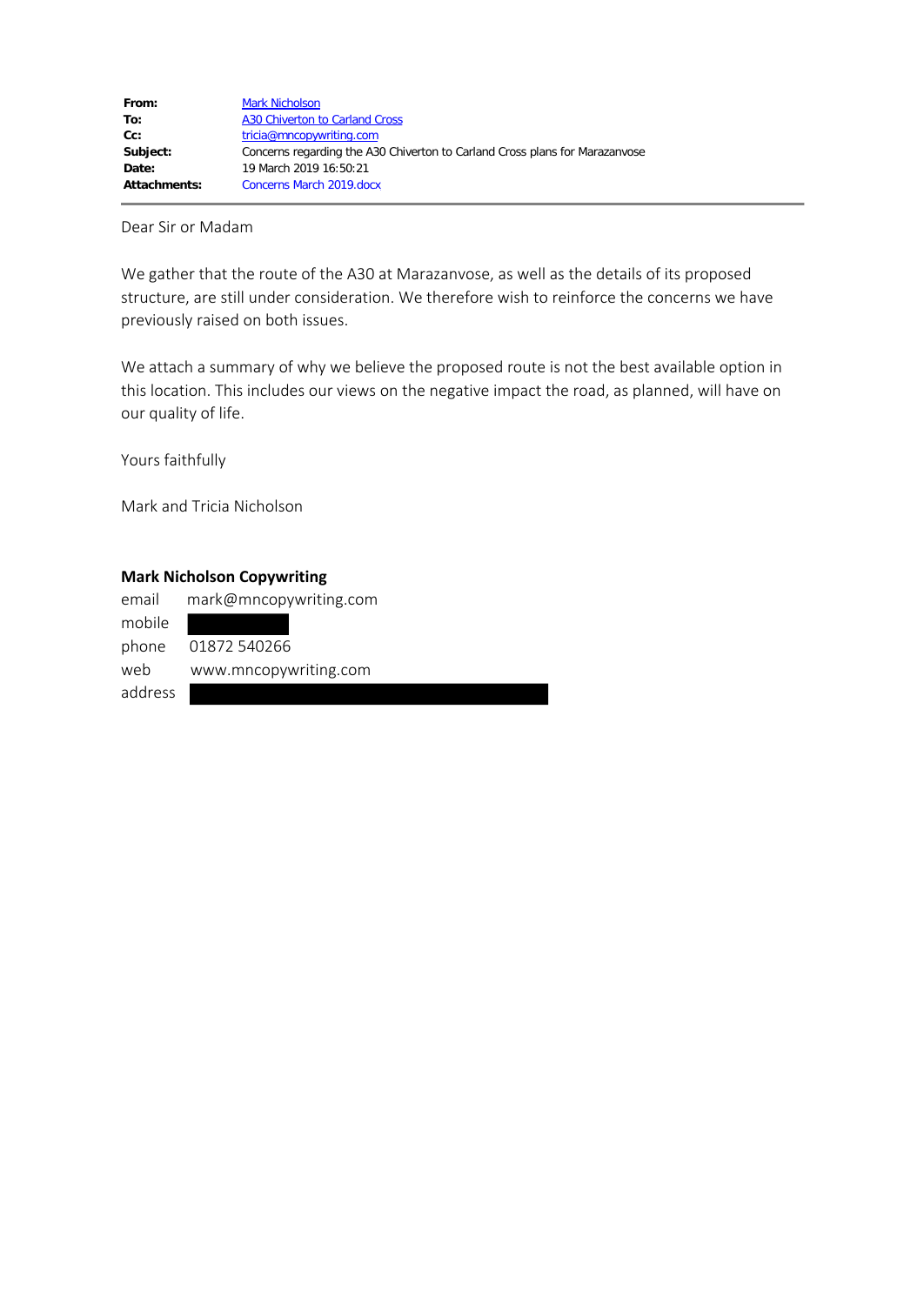# **A30 Chiverton to Carland Cross**

## **Concerns raised by Marazanvose residents Mark and Patricia Nicholson**

**(email [mark@mncopywriting.com\)](mailto:mark@mncopywriting.com)** 

**19th March 2019**

## **Objections to route taken**

Firstly, it will obliterate much of the historic hamlet of Marazanvose.

Our small community will be divided. The width of the four dual carriageway lanes, plus a central reservation, plus the existing road's two lanes, will separate the north of the hamlet from the south. Does this not contravene Cornwall Council policy toward maintaining communities?

The A30 plans which were developed several years ago took the new road north of Marazanvose to avoid such destruction. We are now told that this is not possible because it would take away a small part of Chyverton Park's land.

It appears that the grass field concerned has such a high level of historic importance that removing a fraction from the edge of it cannot possibly be considered. This did not seem to be the case when the previous plans were developed. Has Historic England been asked to comment on whether it feels that large-scale damage to the structure of our historic hamlet is a price worth paying for preservation of a small piece of grass.

# **Objections to specific details of the currently proposed road structure**

This gives Marazanvose residents much cause for concern, particularly with regard to its height, lack of screening and extra noise. These issues will devalue our properties as well as reducing our quality of life.

## **Road height:**

We were previously told (during the initial consultation exercise on which the proposals are based) that the new road would be 5 metres lower than the surrounding landscape. This would reduce noise levels and visual impact for the Marazanvose community. This detail has changed substantially in the plans, with the new road now being just 1 or 2 metres below the existing ground level.

## **Noise and visual impact:**

The new road's proposed height will affect noise levels for all Marazanvose residents. Given that previous noise predictions were based on a road 5 metres below ground level, with sound-absorbing banks immediately adjacent to the road, we believe the impact of the new proposals will be very different.

To the north of the dual carriageway, there will now be just a very thin hedge separating the new road from the old one and our adjacent households. Trees may be planted but will take 10 or 20 years to start providing an effective barrier to the noise and visual impact of the new road. A soundabsorbing screen would be needed.